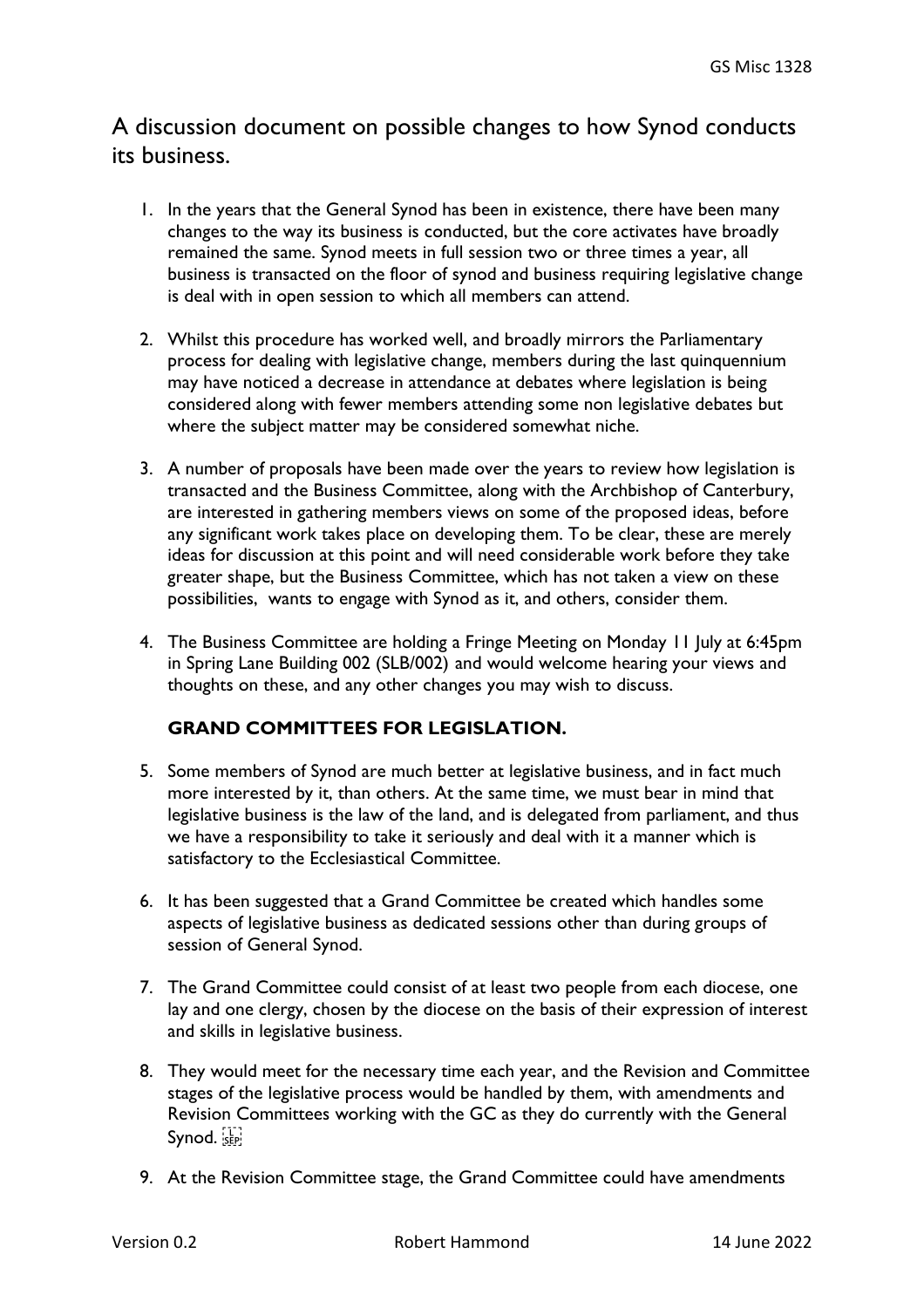submitted by anyone in the General Synod, as is possible at the moment.

- 10. The Chair of the Grand Committee could rotate between the five senior members of the House of Bishops, that is to say the two Archbishops and the three others who are Ex Officio members of the House of Lords (Bishop of London, Winchester and Durham).
- 11. The voice of bishops would be represented by members of the Revision Committee, or nominations of suitable bishops from the membership of the House of Bishops which would retain right of amendment to settle the final form of legislation if the legislation in question is Article 7 business; but not otherwise.
- 12. The biggest change would be that the General Synod would consider the revised piece of Legislative Business, and could not amend it but must simply accept or reject it in total. This would mean one major debate on the principles, but would stop the salami- slicing of measures by the entire General Synod, rather than by the Grand Committee. It should be a deterrent to the Grand Committee as well that their work would be lost if they defeated the purpose and principle of the measure. Before legislative business went to the Grand Committee, it would have passed the General Synod in principal.
- 13. The creation of the Grand Committee could additionally release considerable time within the General Synod which could be used to lengthen the time allocated to our debates or increase the number of Diocesan Synod or Private Members Motions taken. Alternatively, given the additional cost which holding the Grand Committee would impose on dioceses, another response could be to reduce the length of the groups of sessions of the Synod itself.
- 14. Although loosely described as a 'Grand Committee', it would not be the same as a Grand Committee as understood in the Houses of Parliament, where any member of the relevant House can attend a Grand Committee should they choose.

## **Select Committees**

- 15. The most important change in parliamentary process over the last 20 years has been the growth in power of Select Committees. Could the accountability of leadership in the Church be improved by considering the introduction of Select Committees from within the General Synod, either through the Nominations or Appointments Committee (with an obligation to seek balance in terms of churchmanship, group, gender, age, ethnicity, and disability) or by election? Select Committees might meet once a year, and would have a longer period to discuss with those responsible for particular areas what their policy was and how it was being delivered. They could initiate and lead learning reviews where there had been particular problems or successes.
- 16. As with the Grand Committee, Select Committees would involve additional cost in terms of accommodation, staff, IT, member's time and travel which would necessarily have to be found from within existing resources.
- 17. Clearly both of these possibilities would require significant consultation, work, time